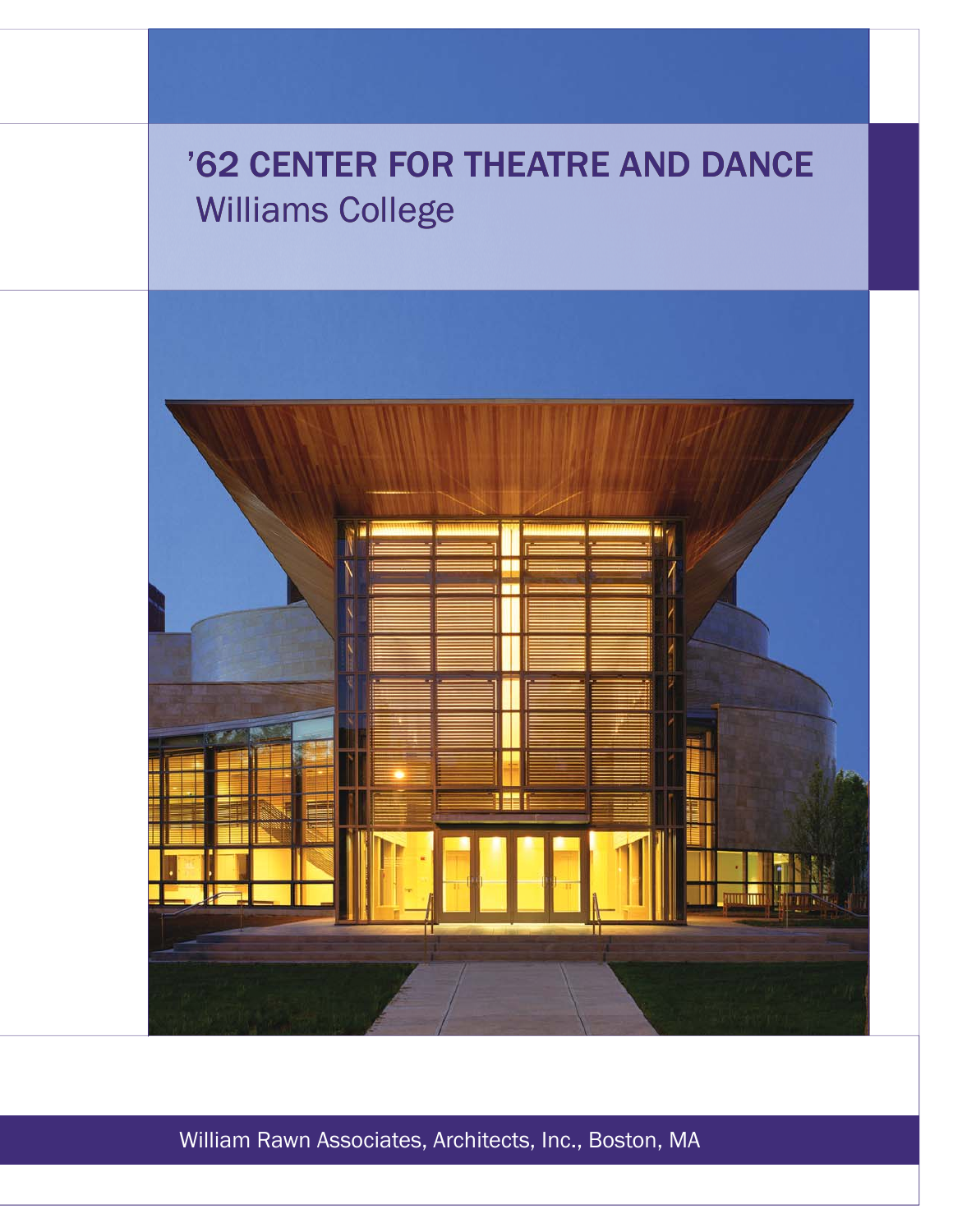## '62 CENTER FOR THEATRE AND DANCE Williams College



The '62 Center for Theatre and Dance at Williams College supports theater and dance students in their pursuit of artistic excellence and serves as a world class venue for the Williamstown Theatre Festival. The building takes full advantage of the rural Berkshire landscape by creating panoramic views to the surrounding hills and mountains. The main lobby engages the Town Green with large sliding doors and a broad overhang that allow patrons to stroll onto the generous front lawn. Campus pathways weave through the building giving visitors and students a chance to see theater and dance activities as they walk about campus.

### Building Photos





MainStage Lobby **Notify Accord Facade, Dance Studio in Glass** North Facade, Dance Studio in Glass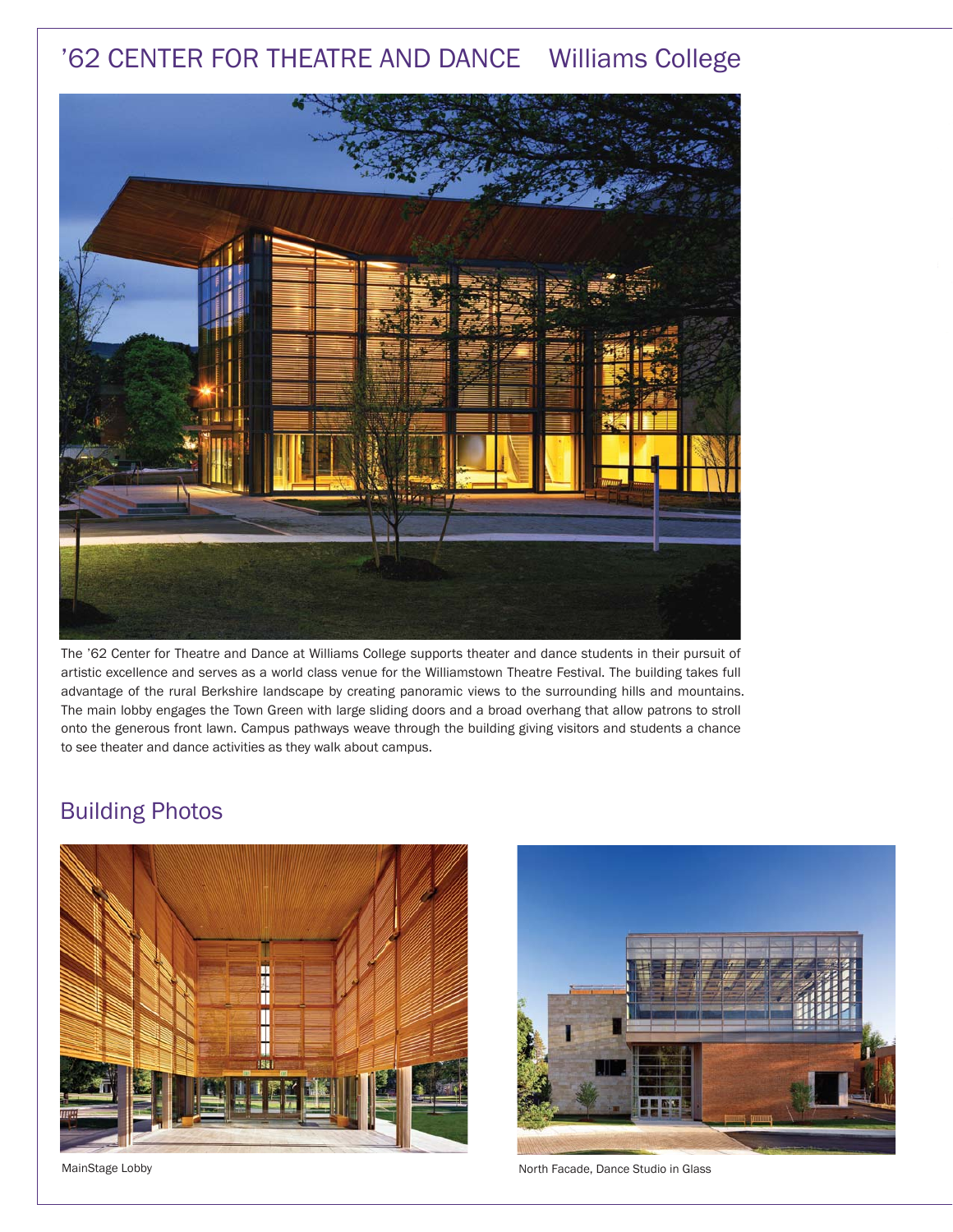

- 1 MainStage Theatre
- 2 CenterStage Theatre
- 3 Adams Memorial Theatre
- 4 Dance Studio



MainStage Theatre

The new '62 Center for Theatre and Dance includes four performance venues:

- 1. The MainStage Theatre seats 550 and is marked by a warm wood interior. Large enough to attract touring artists, its design also seeks to maximize intimacy in a compact volume, creating a welcoming setting for smaller college-based rehearsals and productions.
- 2. The CenterStage Theatre will be the workhorse of the Theatre Department. It is a 200-seat "Studio Theater" with moveable balconies, a flexible lift, and a giant steel sliding door that opens directly onto the CenterStage lobby.
- 3. The existing Adams Memorial Theatre has been converted to an intimate 210-seat "thrust stage" theater (a literal theater within a theater).
- 4. The Dance Studio with three walls of glass has dramatic views to the Berkshires and will serve as a special performance space for small dance productions and music recitals.



Dance Studio



CenterStage Theatre



Sliding Door Opening to CenterStage Theatre